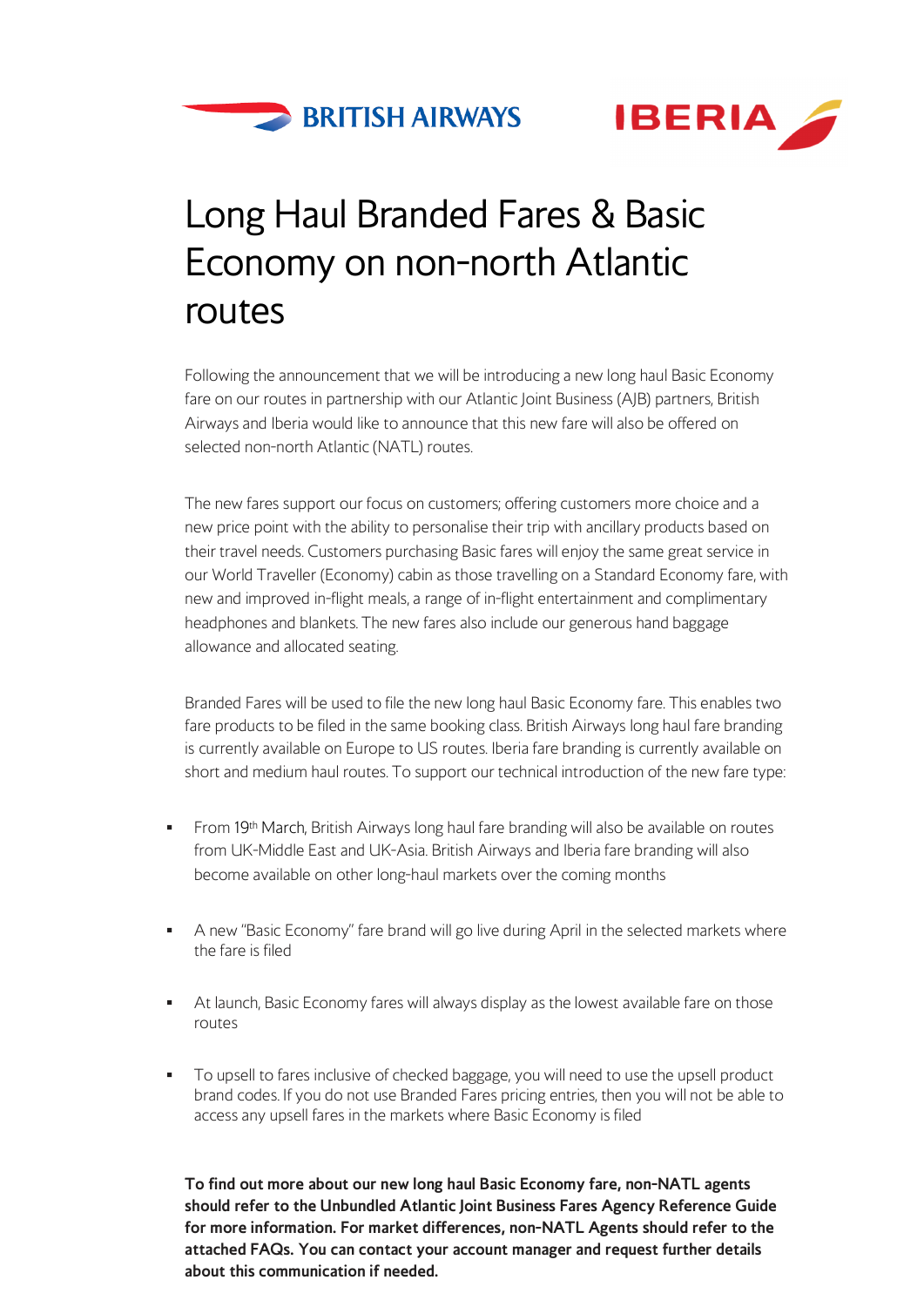



# Frequently Asked Questions – Branded Fares

#### **What is fare branding?**

ATPCO Branded Fares provide airlines with the ability to better display and sell their fare products, by grouping fares into recognisable "brands" which have common attributes. The services included with each brand, such as flexibility, baggage, seat selection, and other in-flight and airport services, allow airlines to offer the right fare to the right customer, and increase the potential for up-sell opportunities. ATPCO Branded Fares is an industry standard distribution method, supported by all major GDSs.

#### **What are the British Airways fare brands for the long-haul market?**

British Airways long haul fare brands and codes are shown in the table below:



The Basic Economy fare brand will go live during April and will only show on the routes where the fare is filed. All other brands will be available from 19th March when roll out of fare branding on rest of world markets commences with UK-Middle East and UK-Asia. Other markets will be branded over coming months.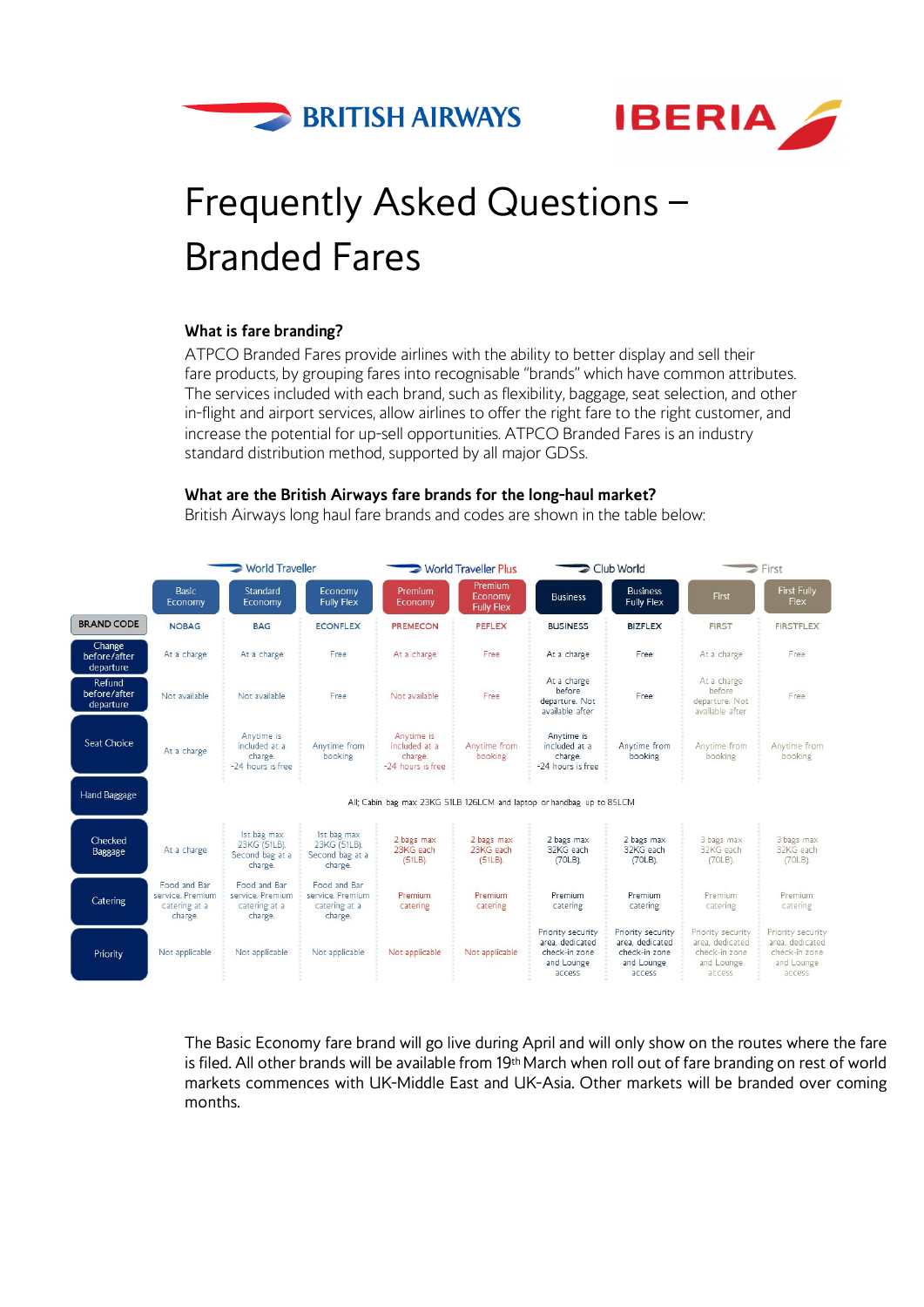### **What are the Iberia long haul fare brands?**

Iberia long haul fare brands are shown in the table below:

|                                  | ÷,<br>Ŷ.<br>血鹼    | J.<br>يخ<br>m<br>齡  | a.<br>يخا<br>齡<br>Ĥ  | 스 오<br>Ħ                                                | یون<br>OËH                                          | ی ہے<br><u>м и</u>                    | 上心血<br>OËH                         |
|----------------------------------|-------------------|---------------------|----------------------|---------------------------------------------------------|-----------------------------------------------------|---------------------------------------|------------------------------------|
| IB.                              | <b>BASIC</b>      | <b>OPTIMAL</b>      | <b>FLEXIBLE</b>      | <b>PREMIUM</b><br><b>ECONOMY</b><br><b>PROMOTIONAL</b>  | <b>PREMIUM</b><br><b>ECONOMY</b><br><b>FLEXIBLE</b> | <b>BUSINESS</b><br><b>PROMOTIONAL</b> | <b>BUSINESS</b><br><b>FLEXIBLE</b> |
| <b>BRAND CODE</b>                | <b>NOBAG</b>      | <b>BAGSEAT</b>      | <b>FLEX</b>          | <b>PREECOPROM</b>                                       | <b>PREECOFLEX</b>                                   | <b>BUSPROMO</b>                       | <b>BUSFLEX</b>                     |
| <b>CABIN</b>                     | Economy           | Economy             | Economy              | Premium<br>Economy                                      | Premium<br>Economy                                  | <b>Business</b>                       | <b>Business</b>                    |
| <b>HAND</b><br><b>BAGGAGE</b>    |                   |                     |                      | 1 Piece included (56 x 45 x 25cm) + personal belonging. |                                                     |                                       |                                    |
| <b>BAGGAGE IN</b><br><b>HOLD</b> | For a fee         | 1 Piece<br>included | 2 Pieces<br>included | 2 Pieces<br>included                                    | 2 Pieces<br>included                                | 2 Pieces<br>included                  | 2 Pieces<br>included               |
| <b>MEAL</b>                      | Included          | Included            | Included             | Included                                                | Included                                            | Included                              | Included                           |
| <b>SEAT</b><br><b>SELECTION</b>  | For a Fee         | Included            | Included             | For a Fee                                               | Included                                            | Included                              | Included                           |
| WIFI                             | For a Fee         | For a Fee           | For a Fee            | For a Fee                                               | For a Fee                                           | Included                              | Included                           |
| CHANGE                           | For a Fee         | For a Fee           | Free                 | For a Fee                                               | Free                                                | For a Fee                             | Free                               |
| <b>REFUND</b>                    | Not available     | Not available       | For fee              | Not available                                           | For a fee                                           | Not available                         | For a fee                          |
| <b>PRIORITY</b>                  | Not<br>applicable | Not<br>applicable   | Not<br>applicable    | Not<br>applicable                                       | Not<br>applicable                                   | Yes                                   | Yes                                |

The Basic Economy fare brand will go live during April and will only show on the routes where the fare is filed. Other markets will be branded over coming months.

#### **Why are British Airways and Iberia making these changes?**

Fare branding will allow us to file two fares in the same booking class and launch our Long Haul Basic Economy fare during April.

- At launch, Basic Economy fares will always display as the lowest available fare on those routes.
- In order to upsell to fares inclusive of checked baggage, you will need to use the upsell product brand codes. If you do not use Branded Fares pricing entries then you will not be able to access any upsell fares in the markets where Basic Economy is filed

The fare brands make it simpler and easier for our partners to understand the range of fare products we have. We will be able to differentiate between the full range of products on offer and further demonstrate the value they represent. These changes will help our partners, and in turn their clients, to make fully informed decisions when booking travel.

#### **When can I access these changes?**

British Airways long haul fare branding can be seen today in all major GDSs and Online Booking Tools on Europe-US routes. From 19<sup>th</sup> March, fare branding will be extended to UK-Middle East and UK-Asia routes. British Airways and Iberia's long haul fare branding on other non-NATL routes will become available the coming months.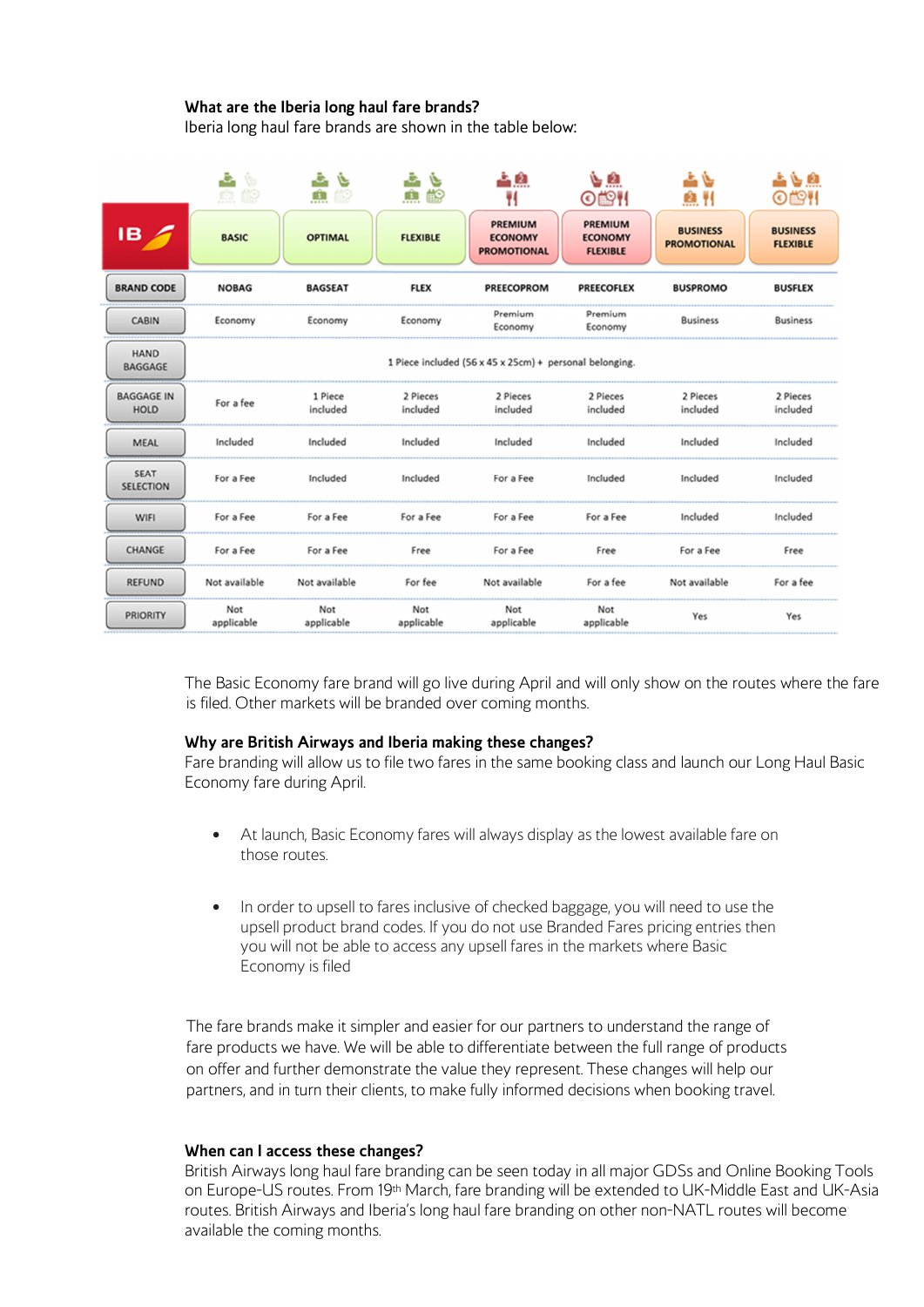The new Basic fares will be available on selected routes at launch through your GDS, online booking tool and NDC APIs during April. The Basic fare brand will not display in your chosen distribution channel until the point the Basic fare has been filed.

#### **Are there any fares which are not being branded?**

British Airways Marine and Humanitarian fares are not being branded. All other public and private fares will be branded unless stated otherwise.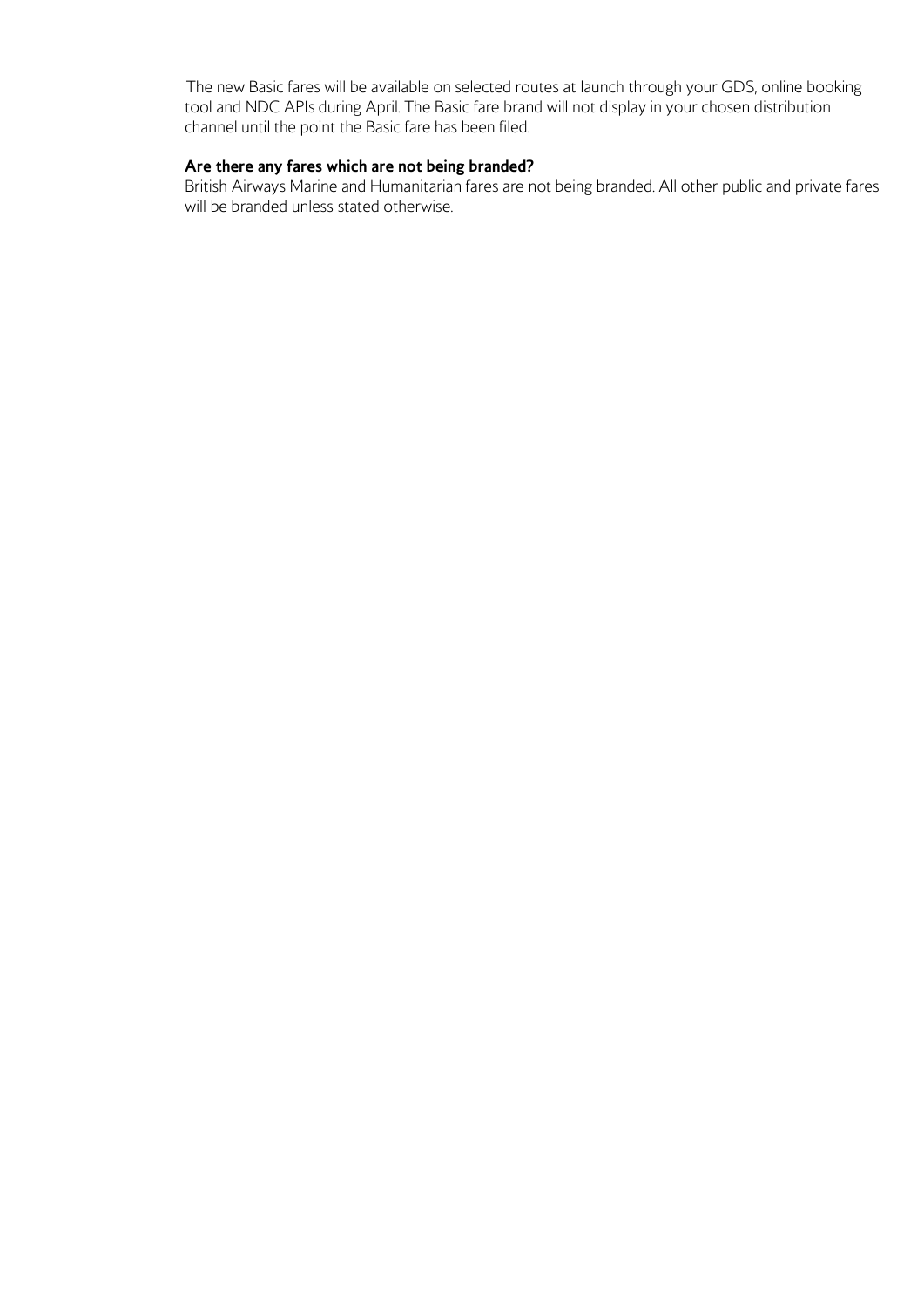



# Frequently Asked Questions – Basic Economy (non-NATL specific)

**Are there any differences to the Basic Economy fare for non-NATL markets?** 

Yes, there are some differences to the booking and fare rule details that are shown on page 4 of the Unbundled Atlantic Joint Business Fares Agency Reference Guide. non-NATL Agents should be aware that Fares will be restricted to sales in country of journey origin and should refer to the table below for other differences:

|                                                             | <b>BA Long Haul Basic Economy</b><br>(including BA* codeshare) | <b>IB Long Haul Basic Economy</b><br>(including IB* codeshare) |  |
|-------------------------------------------------------------|----------------------------------------------------------------|----------------------------------------------------------------|--|
| <b>Filed in ATPCO</b>                                       | Yes                                                            | Yes                                                            |  |
| <b>Markets</b><br><b>ATPCO Zones</b><br>(Subject to Change) | Between Europe and Worldwide long-<br>haul markets             | Between Europe and Worldwide<br>long-haul markets              |  |
| <b>Booking Code</b>                                         | $O-H$                                                          | $A - H$                                                        |  |
| <b>Dual Availability</b>                                    | No                                                             | <b>No</b>                                                      |  |
| <b>Fare Type Codes</b>                                      | EOU, ERU                                                       | EOU, ERU                                                       |  |
| <b>Branded Fares:</b><br><b>Program Codes</b>               | <b>CFFBA</b>                                                   | <b>CFFIB</b>                                                   |  |
| <b>Branded Fares:</b><br><b>Brand Code</b>                  | <b>NOBAG</b>                                                   | <b>NOBAG</b>                                                   |  |
| Changeability                                               | Yes, per fare rules                                            | Yes, per fare rules                                            |  |
| Combinability                                               | Yes                                                            | Yes                                                            |  |
| <b>Seat Selection</b>                                       | Available for purchase starting at<br>booking                  | Available for purchase starting at<br>booking                  |  |
| <b>Refunds</b>                                              | Non-refundable                                                 | Non-refundable                                                 |  |
| <b>Elite Qualifying Miles</b><br>Segments                   | Yes - as per current accrual rates                             | Yes - as per current accrual rates                             |  |

All other information in relation to Basic Economy fares is as per the Unbundled Atlantic Joint Business Fares Agency Reference Guide